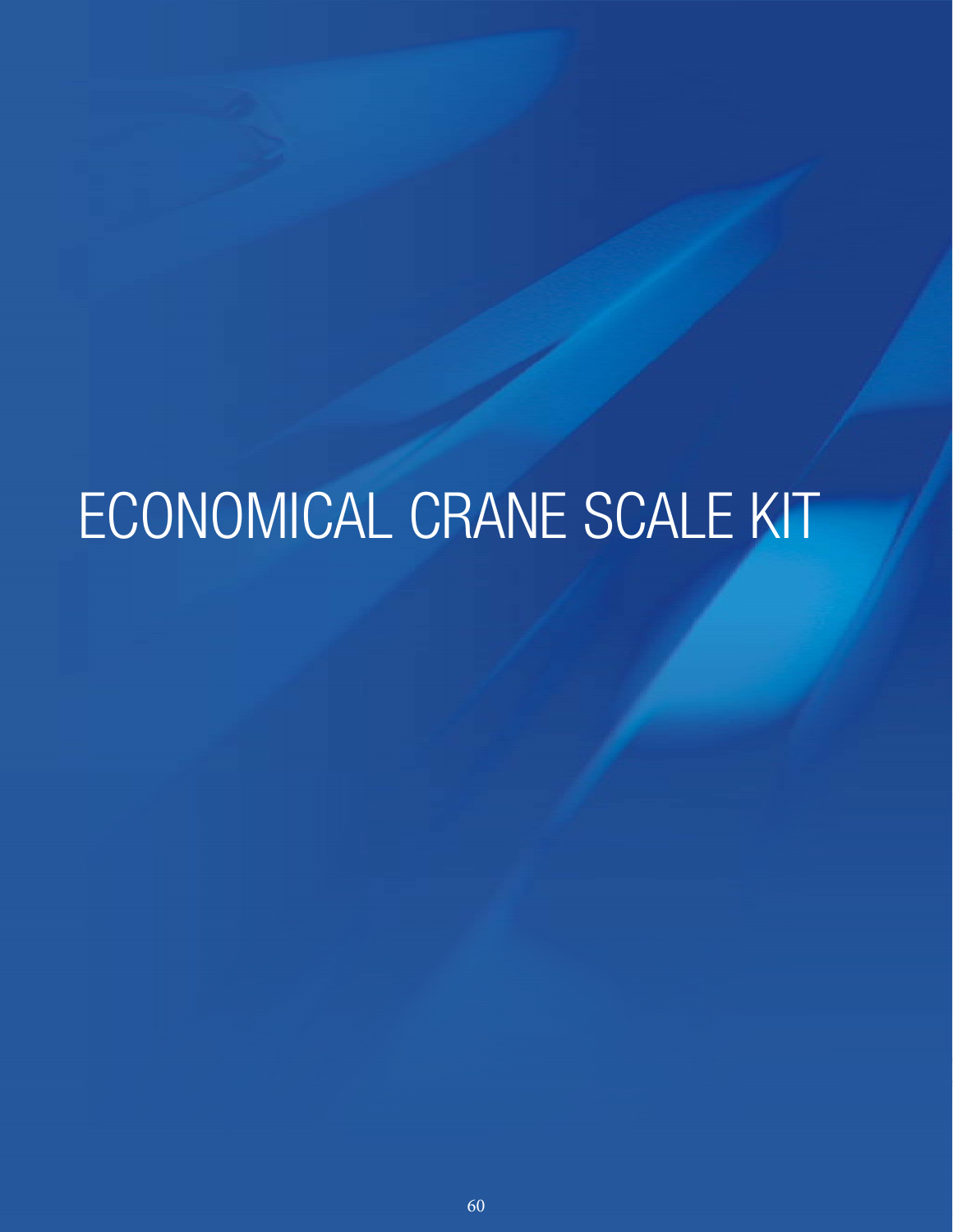#### ECONOMICAL CRANE SCALE KIT **INSCALE**



#### SIMPLE HANGING, ACCURATE WEIGHING

200HS hanging scale is an affordable crane scale calibrated with a highly accurate load cell with 2 eye-bolts. Easy to install and operate, the 200HS crane scales come with about 19 ft of cable between crane scale and the digital weight

## CAPACITIES

- 1,000 lb
- 3,000 lb
- 5,000 lb

## $1 (800) 230-0120$  Contact@inscaleusa.com CAGE Code 07GT5

contact@inscaleusa.com

www.inscaleusa.com

Nationwide Dealer Network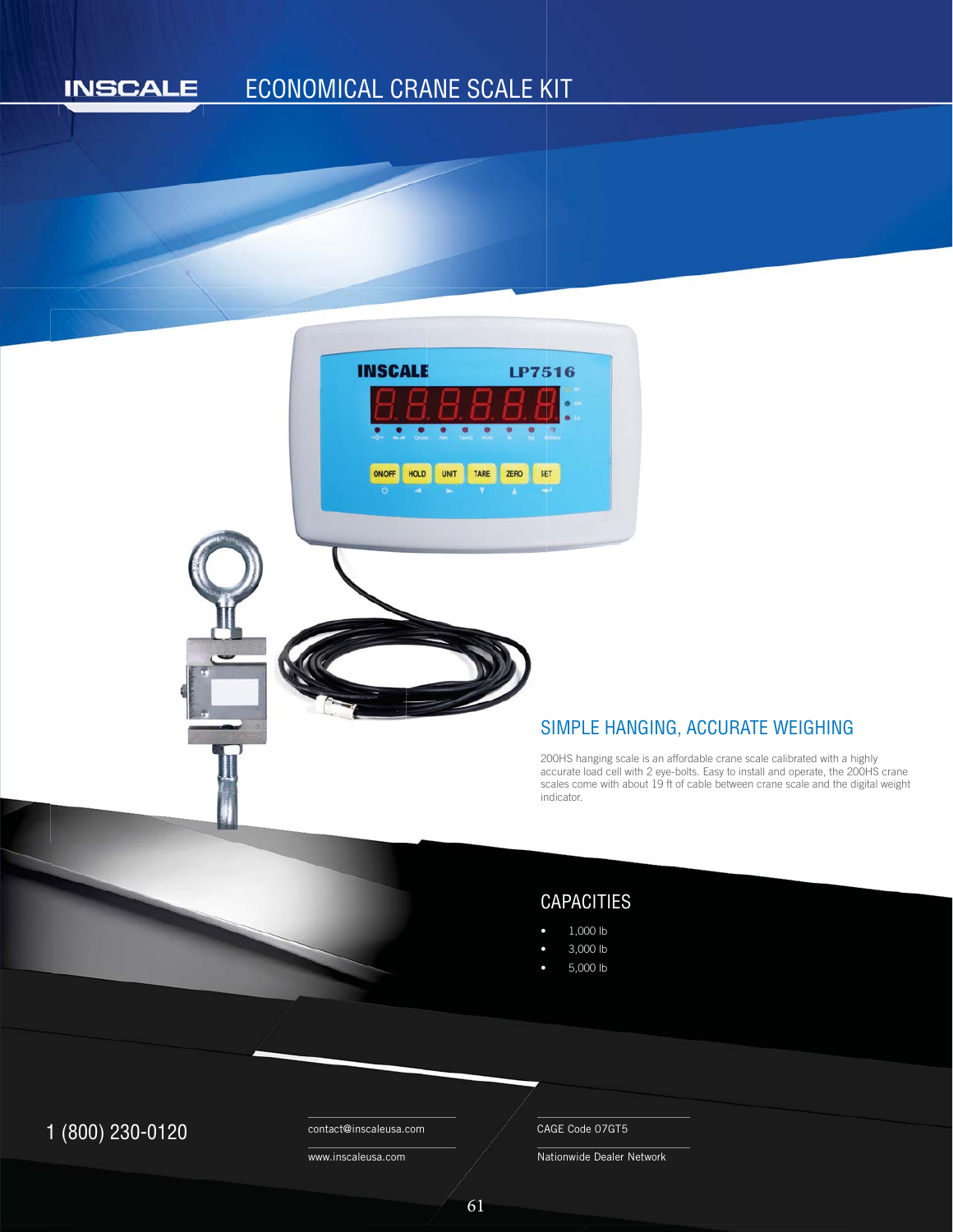

#### **OVERVIEW**

200HS hanging scale is an affordable crane scale calibrated with a highly accurate load cell with 2 eye-bolts. Easy to install and operate, the 200HS crane scales come with about 19 ft of cable between crane scale and the digital weight indicator. The load cell is Nickel plated tool steel. AC power and rechargeable battery. 3000 x 0.5 lb. Normal lead time 1 to 2 business days

LP7912 ECONOMICAL KIT INCLUDES INDICATOR, S-CELL, EYEBOLTS AND Q.D.

#### **CAPACITY**

· Applications- General Industrial Weighing, Inventory Control and Counting, General Agricultural Weighing

· Selectable Weighing Units: lb, kg

- · Tare for net weight
- · RS-232 for printer / computer connection
- · Powered via AC power and internal rechargeable battery
- · Peak Hold Indicator for display of the peak weight



#### FEATURES

- Affordable and highly accurate crane scale
- Easy to install and operate
- 19 ft cable between the load cell and the digital weighing indicator
- 0.8" high LED display
- Nickel plated steel load cell with 2 eye bolts
- Rated for 1.5 times the scale capacity

#### BUILT RIGHT. BUILT TO LAST.

We stand behind our products. INSCALE products come with a 3-Year Warranty from the date of original purchase on defects in material and workmanship for all INSCALE products properly installed by an authorized distributor under normal use and maintenance. We carry all standardized replacement parts for our bases.

contact@inscaleusa.com

www.inscaleusa.com

INDIANA SCALE COMPANY